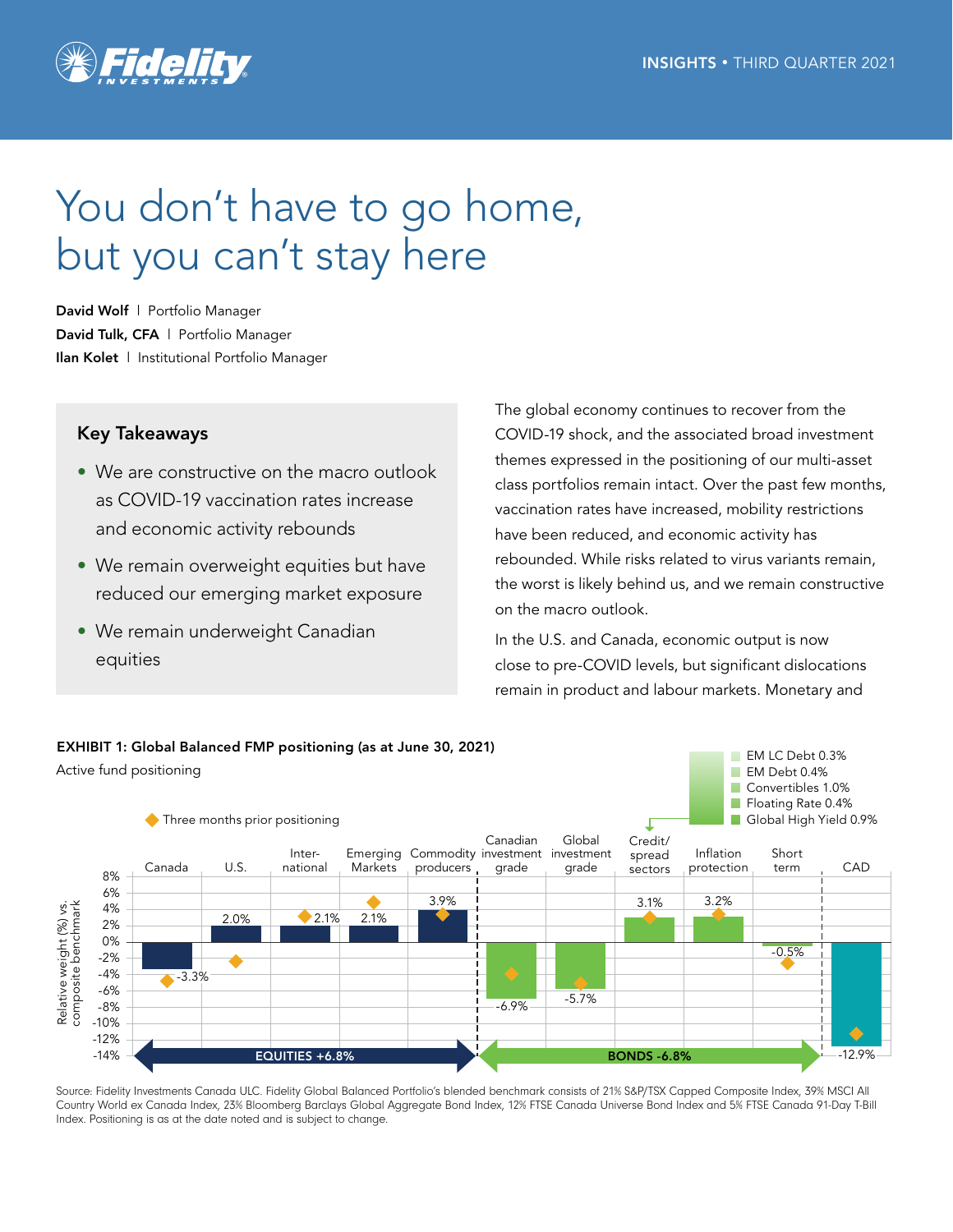fiscal policies are expected to remain exceptionally accommodative, and while this will support the ongoing healing – in the labour market in particular – it increases our concern that wage and price pressures will persist over the medium term. We are not as convinced as the market or the central banks that the recent surge in inflation is entirely transitory. Accordingly, we expect the current reflationary environment to persist for some time; this is reflected in our active asset allocation positioning, and notably our larger-than-benchmark allocations to risky assets (equities and higher-yielding credit) and to inflation protection (commodities and inflation-linked bonds).

As Exhibit 1 shows, however, we made some adjustments through the second quarter in the regional allocations within our broad equity overweight. Specifically, we reduced our position in emerging markets (EM) equities, with the proceeds primarily going into the U.S., leaving similar-sized overweights across the EM, U.S. and EAFE regions. We remain underweight Canadian equities.

## Why we reduced emerging market equity

Two primary factors motivated the reduction in our EM equity exposure. The first is tactical. China was "first in, first out" with respect to COVID and its economic impact; China's economy has already passed its reopening and decelerated (Exhibit 2), with policy applying further pressure. By contrast, the boost from reopening is underway in the U.S. and gathering pace in much of Europe and Canada, with policy remaining supportive. Furthermore, the persistence of the pandemic, with the emergence of new COVID variants, poses higher cyclical risks to emerging economies than developed ones, given the generally lower effective vaccination rates and weaker health care systems in EM.

The second factor behind our reduction in EM equity is more structural. EM equities have become a riskier

asset class from a Canadian investor's perspective. This is because the broad EM equity market and the Canadian equity market have come to look less and less alike. While obviously in different stages of development, Canada and EM could long be counted on to have similarly-behaving equity markets, outperforming when the global cycle improved, commodity prices rose, and the U.S. dollar weakened. But the correlation between the two markets has generally become lower and less stable in recent years, and plunged in unprecedented fashion in recent months (Exhibit 3).

The biggest driver here has been the increasing dominance of markets such as China and Korea in EM, markets skewed heavily toward technology-related companies. Overall, the share of technology, communications services and consumer discretionary sectors in EM has roughly doubled over the past decade to around 50% of the index;<sup>1</sup> in Canada that share remains below 20%.2 These sectors tend to have higher rates of growth, but also face a different set of regulatory and other risks (as recent developments in China have

### EXHIBIT 2: China past peak growth

AART China industrial activity diffusion index (6 month moving average)



Source: FMR Co.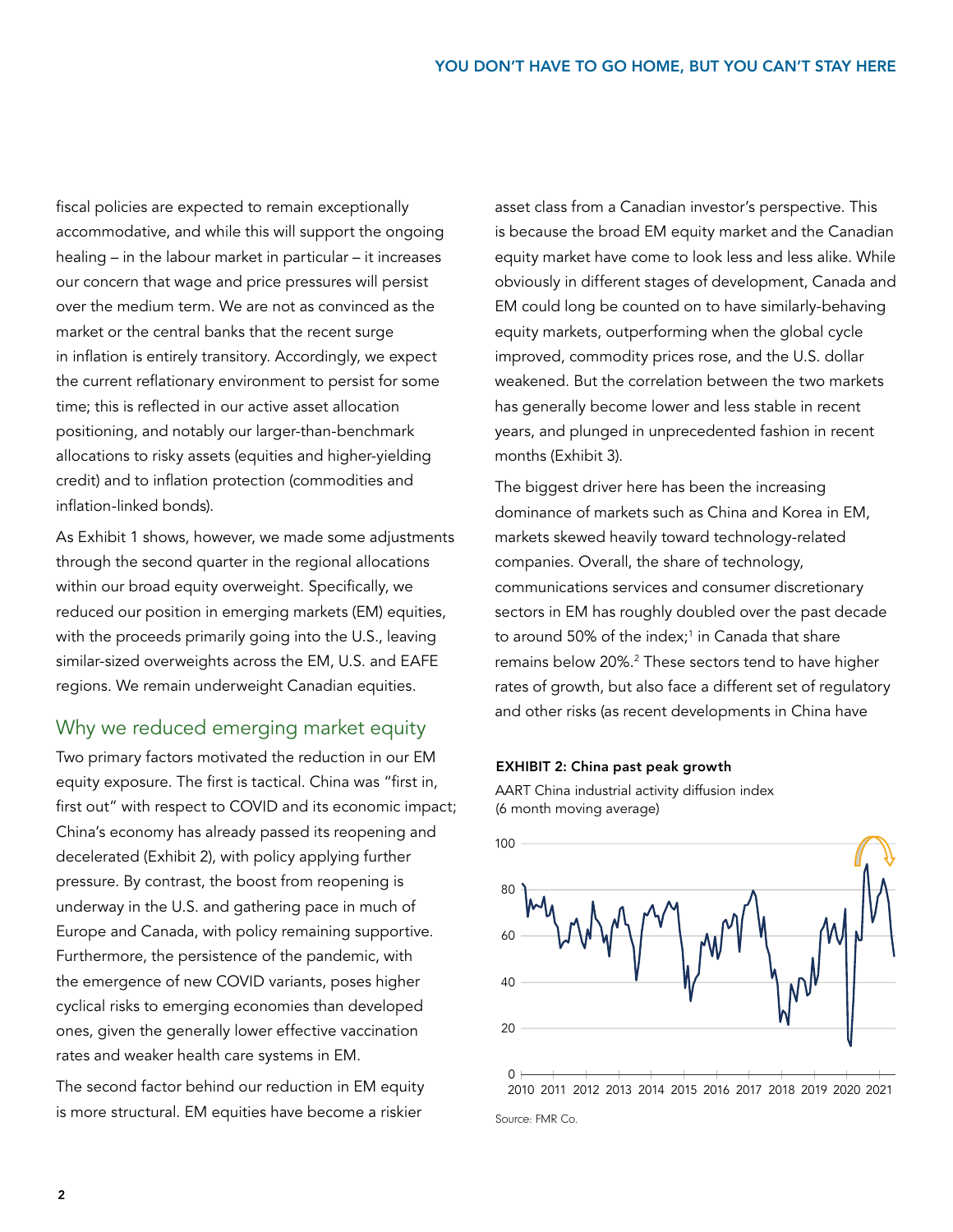shown) than the financials, energy and materials sectors that continue to dominate Canada's market. The less the EM equity market looks like Canada's, the more volatile it can be expected to be relative to the domestic market. That mismatch has become much clearer in recent months; the correlation has actually flipped negative, with Canadian stocks up 18% $^3$  year-to-date compared with a decline of 2%4 in EM (in Canadian dollar terms). From a portfolio construction perspective, the additional risk that has emerged in EM equity exposure for Canadian investors would warrant a reduction in exposure, even without any change in projected returns.

## Why we didn't bring that money home to Canada

Given our general pro-cyclical positioning and our reduction in EM equities, we might have been expected to bring money back into Canadian equities. We didn't. Here's why.

First, we continue to expect higher returns from EM equities over time, vis-à-vis developed markets generally

EXHIBIT 3: Fading correlation between Canada and EM Rolling 6-month correlation of monthly EM and Canadian equity total returns



Source: MSCI/Haver Analytics, FMR Co.

and Canada in particular. This primarily reflects more favourable demographics and the scope for productivity gains in EM, as well as cheaper starting equity valuations. In addition, EM present a much broader opportunity set for our stock pickers, across sectors and countries, than the smaller and more concentrated Canadian market. Our equity managers have to some degree been able to manage around the recent wobble in China's market, harnessing opportunities elsewhere in EM; no such outlet would exist in Canada.

Second, we continue to believe that Canada's internal imbalances threaten the longer-term performance of the domestic economy, asset prices and the currency. We discussed those concerns in detail in our [second-quarter commentary](https://www.fidelity.ca/cs/Satellite/doc/tulk_wolf_asset_allocation_canadian_concerns_q22021.pdf). They have only intensified in the interim. For example, data released since then by the Bank for International Settlements show that Canada borrowed more money last year (relative to the size of the economy) to get through the pandemic than any other G20 country. The size of Canada's debt pile is now closer to Japan's than to that of the U.S. (Exhibit 4).

#### EXHIBIT 4: Turning Japanese

Credit to the Nonfinancial Sector (% of GDP)



Source: Bank of International Settlements / Haver Analytics, FMR Co.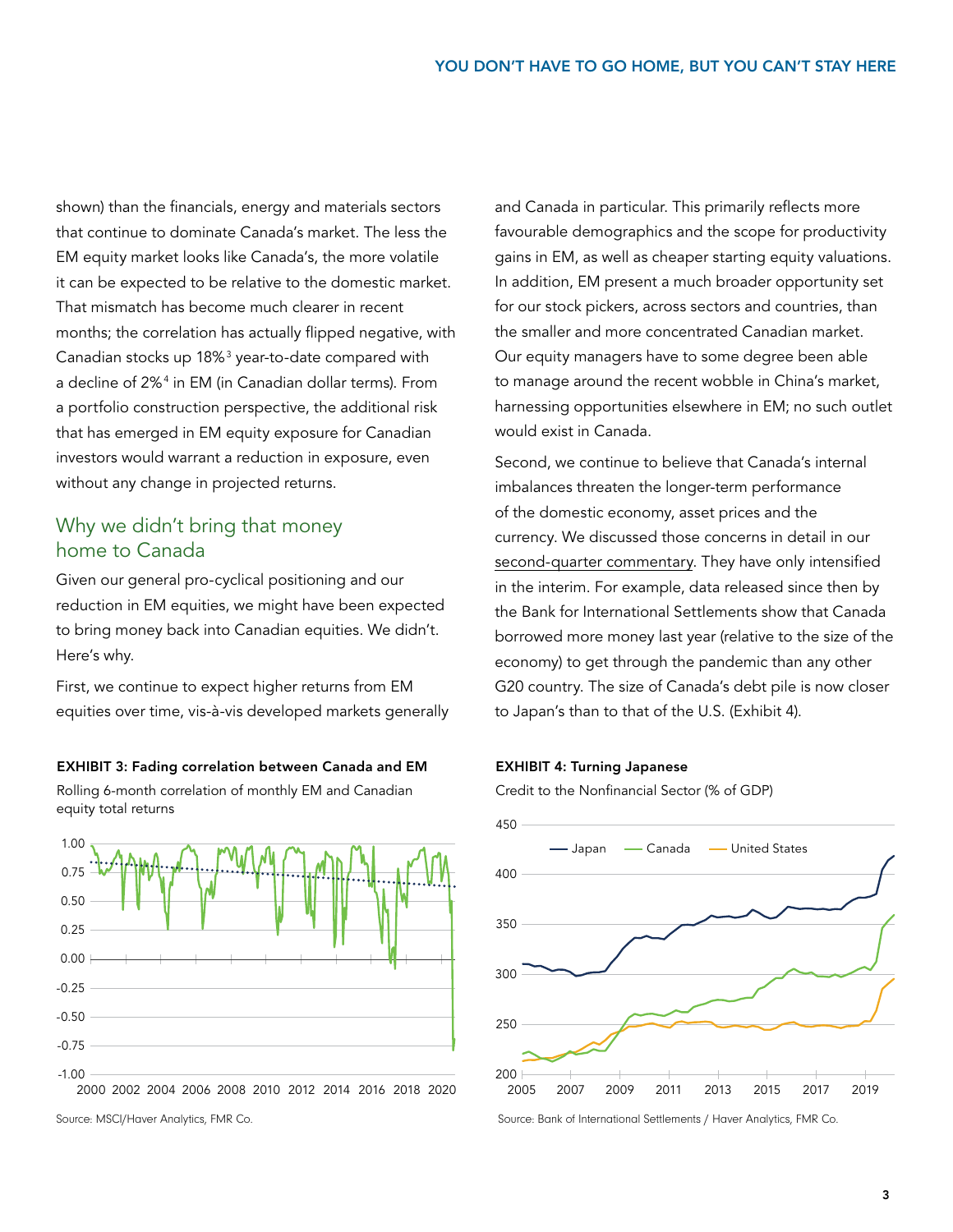Now, we have long been worried about the risk posed by Canadian imbalances, but a catalyst for their unwinding has remained elusive. Maybe not for much longer. CPI inflation in Canada picked up in the second quarter to 3.4%,<sup>5</sup> its highest rate in a decade. That was with much of the country still locked down. As the demand unleashed by reopening meets ongoing supply-side constraints, inflation will almost certainly climb further. The Bank of Canada projects that inflation will move only marginally higher to near 4% later this year before falling; we believe that the risk is that it will go higher and last longer. The resulting need for higher interest rates would pose a significant challenge to a highly leveraged economy in which the expectation has been that rates only go down and house prices only go up.

While the Canadian dollar may appreciate initially under this scenario as Canada lifts rates sooner than elsewhere, the broader direction of travel for the currency would likely be downwards, not unlike the pattern in the late-1980s to mid-1990s, when rates rose in response to inflation against a backdrop of excess debt. The rise in rates would surely be less pronounced than in that earlier period, but it doesn't have to be nearly as large to have the same effect, with household debt in particular so much higher now.

## Conclusion

The global economic recovery has broadened, and while risks remain related to virus and vaccine trends, the reopening of large economies and the associated wave of consumer spending is expected to continue to fuel the recovery in risky assets. This is expected to be fostered by the extension of exceptional fiscal and monetary stimulus, with policy makers seeming unfussed by higher inflation as they continue to support the recovery.

As a result, the positioning in our Canadian multi-asset funds remains pro-cyclical. But in light of the changing composition of global growth, as well as important changes to the makeup of EM equity markets, we have spread our constructive view on equities across non-Canadian markets. By maintaining a balanced global exposure, we are able to bring additional diversification to our portfolios to enhance returns while managing risk for Canadian investors.

David Wolf, David Tulk and Ilan Kolet, August 19, 2021



[Follow Fidelity Canada on Twitter @fidelitycanada](https://twitter.com/fidelitycanada)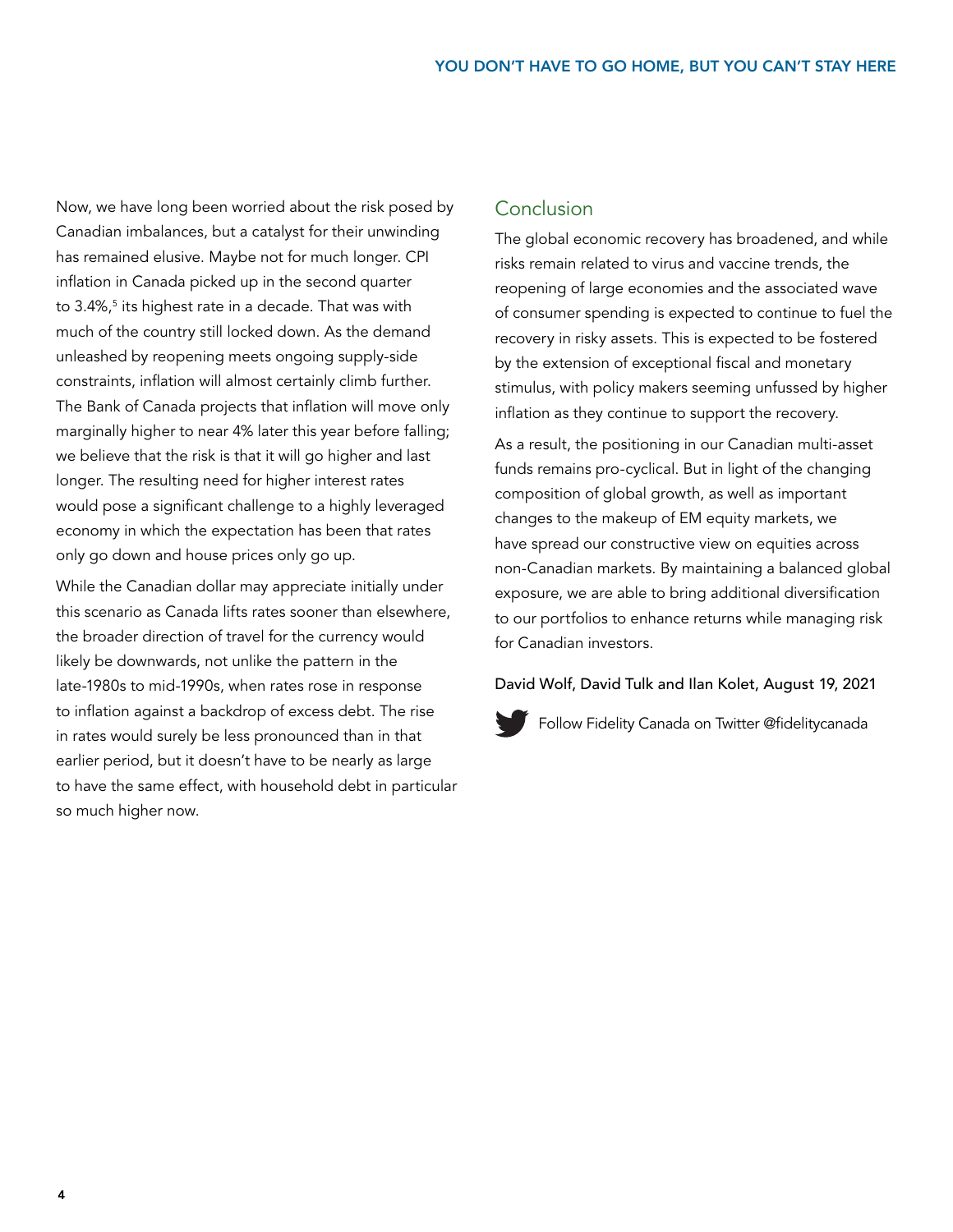## Authors

#### David Wolf | Portfolio Manager

David Wolf is a portfolio manager for Fidelity Investments. He is the co–manager of Fidelity Managed Portfolios, Fidelity Canadian Asset Allocation Fund, Fidelity Canadian Balanced Fund, Fidelity Monthly Income Fund, Fidelity U.S. Monthly Income Fund, Fidelity U.S. Monthly Income Currency Neutral Fund, Fidelity Global Monthly Income Fund, Fidelity Dividend Fund, Fidelity Global Dividend Fund, Fidelity Income Allocation Fund, Fidelity Balanced Managed Risk Portfolio, Fidelity Conservative Managed Risk Portfolio, Fidelity American Balanced Fund, Fidelity Conservative Income Fund, Fidelity NorthStar®, Fidelity NorthStar® Balanced Fund, Fidelity Tactical Strategies Fund, Fidelity CanAm Opportunities Class, Fidelity Canadian Monthly High Income ETF Fund, Fidelity Global Monthly High Income ETF Fund and Fidelity Tactical Global Dividend ETF Fund. He is also portfolio co manager of Fidelity Conservative Income Private Pool, Fidelity Asset Allocation Private Pool, Fidelity Asset Allocation Currency Neutral Private Pool, Fidelity Balanced Private Pool, Fidelity Balanced Currency Neutral Private Pool, Fidelity Balanced Income Private Pool, Fidelity Balanced Income Currency Neutral Private Pool, Fidelity U.S. Growth and Income Private Pool, Fidelity Global Asset Allocation Private Pool and Global Asset Allocation Currency Neutral Private Pool.

### David Tulk, CFA | Portfolio Manager

David Tulk is a portfolio manager for Fidelity Investments. He is the co manager of Fidelity Managed Portfolios, Fidelity Balanced Managed Risk Portfolio, Fidelity Conservative Managed Risk Portfolio, Fidelity Conservative Income Fund, Fidelity Conservative Income Private Pool, Fidelity Canadian Monthly High Income ETF Fund and Fidelity Global Monthly High Income ETF Fund.

#### Ilan Kolet | Institutional Portfolio Manager

Ilan Kolet is an institutional portfolio manager for Fidelity Investments. In this role, Mr. Kolet serves as a member of the investment management team, maintaining a deep knowledge of portfolio philosophy, process, and construction. He assists portfolio managers and their CIOs in ensuring portfolios are managed in accordance with client expectations.